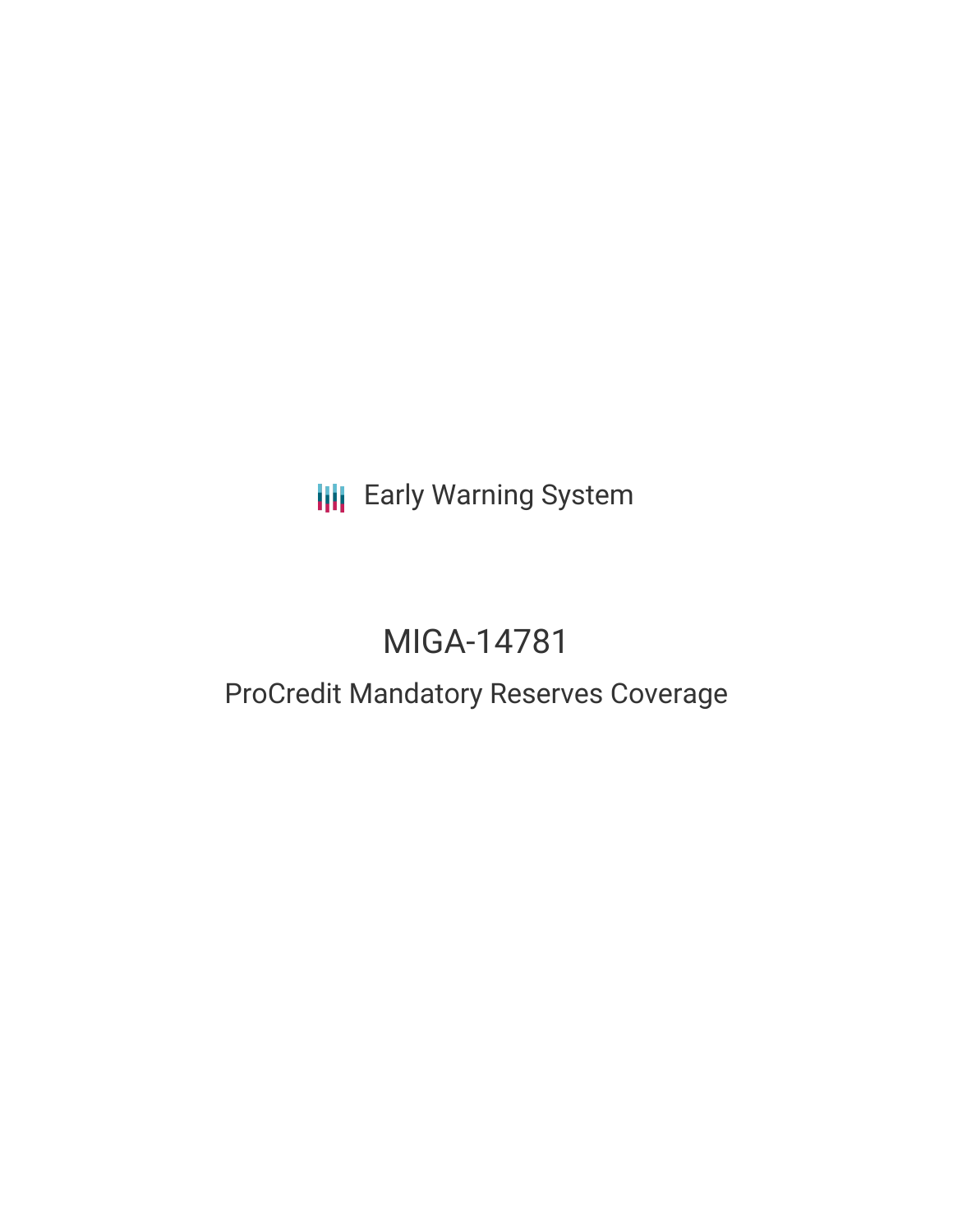

## **Quick Facts**

| <b>Countries</b>               | Macedonia                                       |
|--------------------------------|-------------------------------------------------|
| <b>Financial Institutions</b>  | Multilateral Investment Guarantee Agency (MIGA) |
| <b>Status</b>                  | Proposed                                        |
| <b>Bank Risk Rating</b>        | FI                                              |
| <b>Voting Date</b>             | 2020-12-17                                      |
| <b>Borrower</b>                | ProCredit Holding AG & Co. KGaA                 |
| <b>Sectors</b>                 | Finance                                         |
| <b>Investment Type(s)</b>      | Guarantee                                       |
| <b>Investment Amount (USD)</b> | \$29.23 million                                 |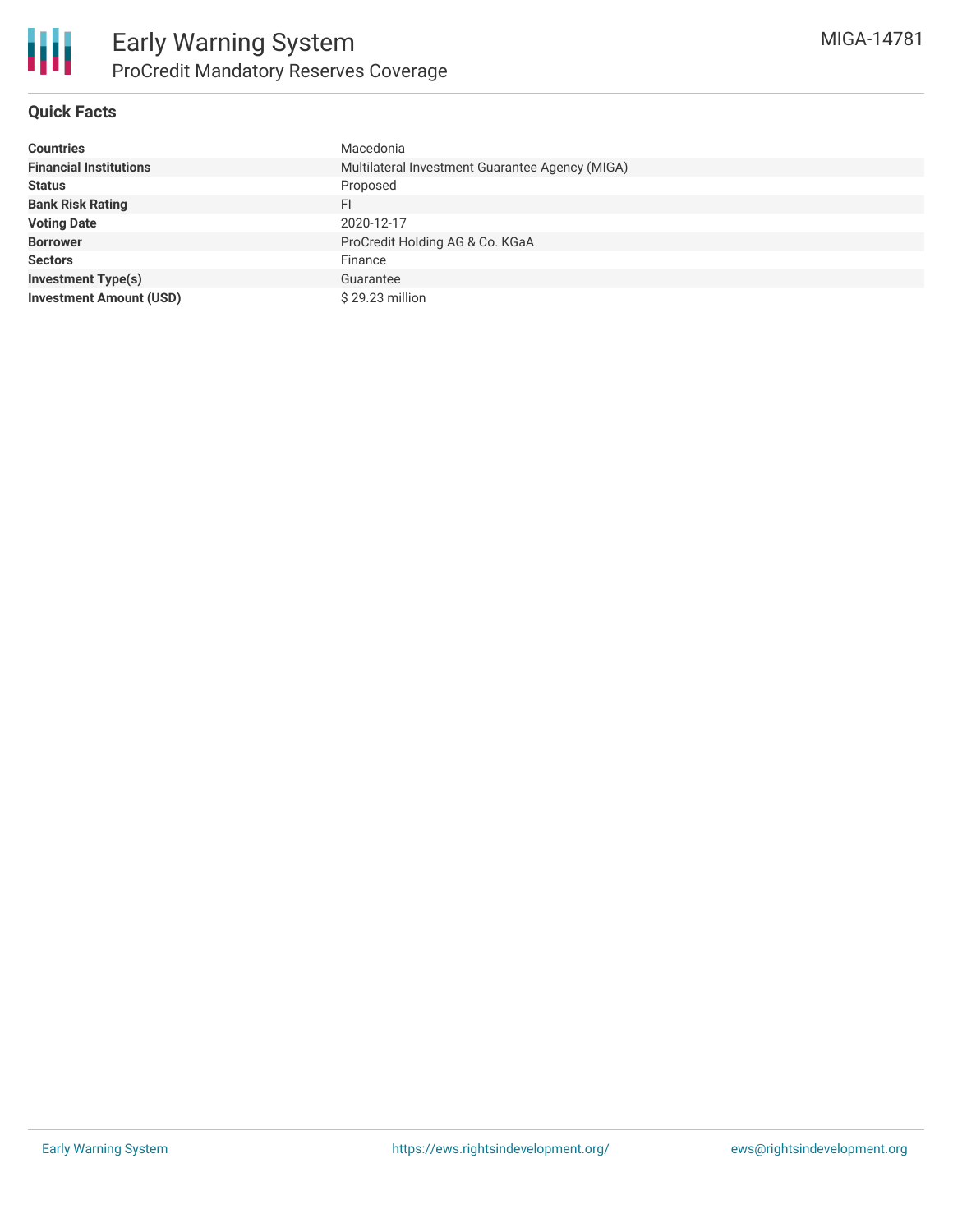

## **Project Description**

According to MIGA website, the project aims to help ProCredit reduce the risk of some of its assets, which would lead to a reduction in the group's RWA on a consolidated basis. The RWA capacity that is freed up is expected to be used by ProCredit to extend more credit in North Macedonia, primarily to SMEs.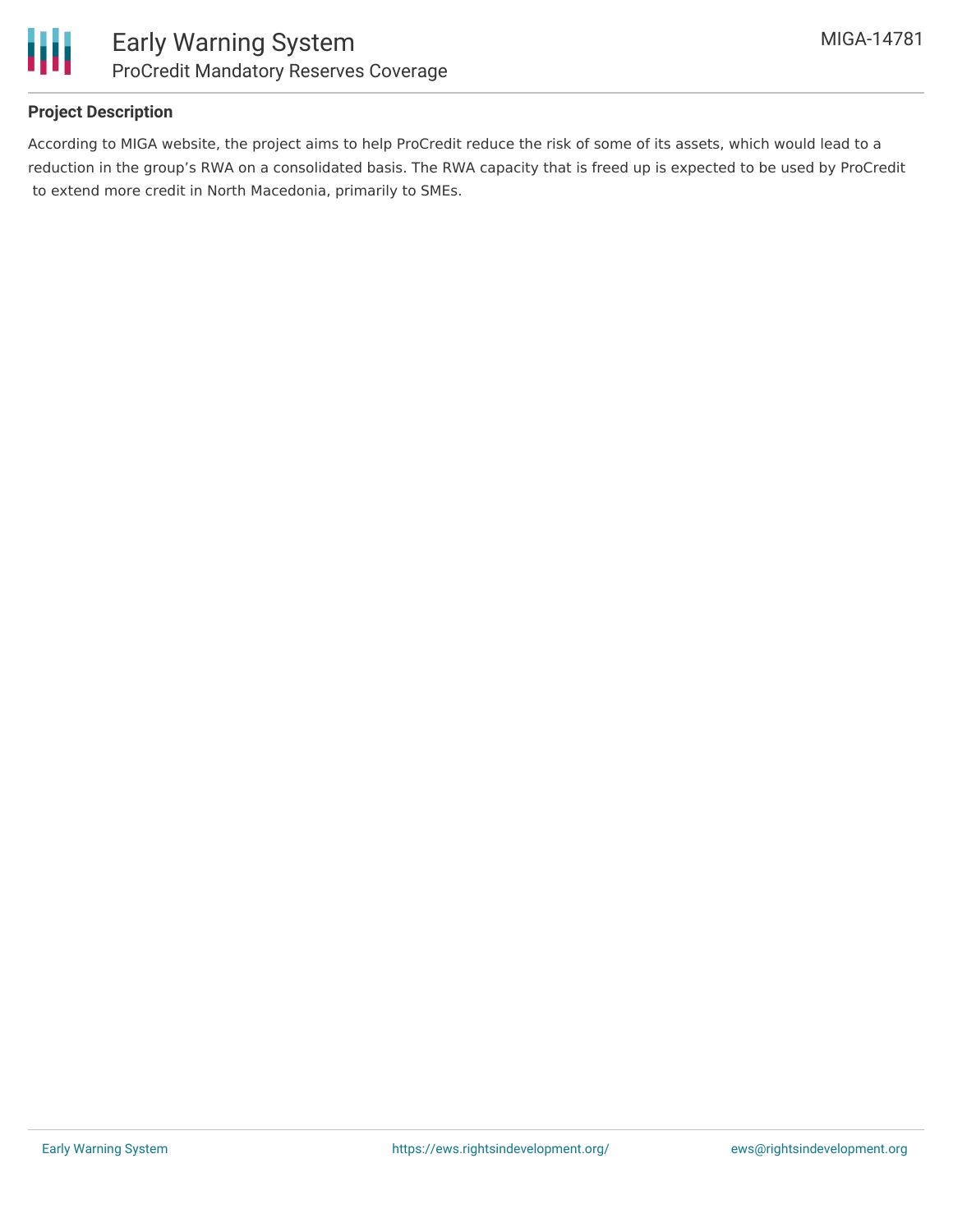#### **Investment Description**

Multilateral Investment Guarantee Agency (MIGA)